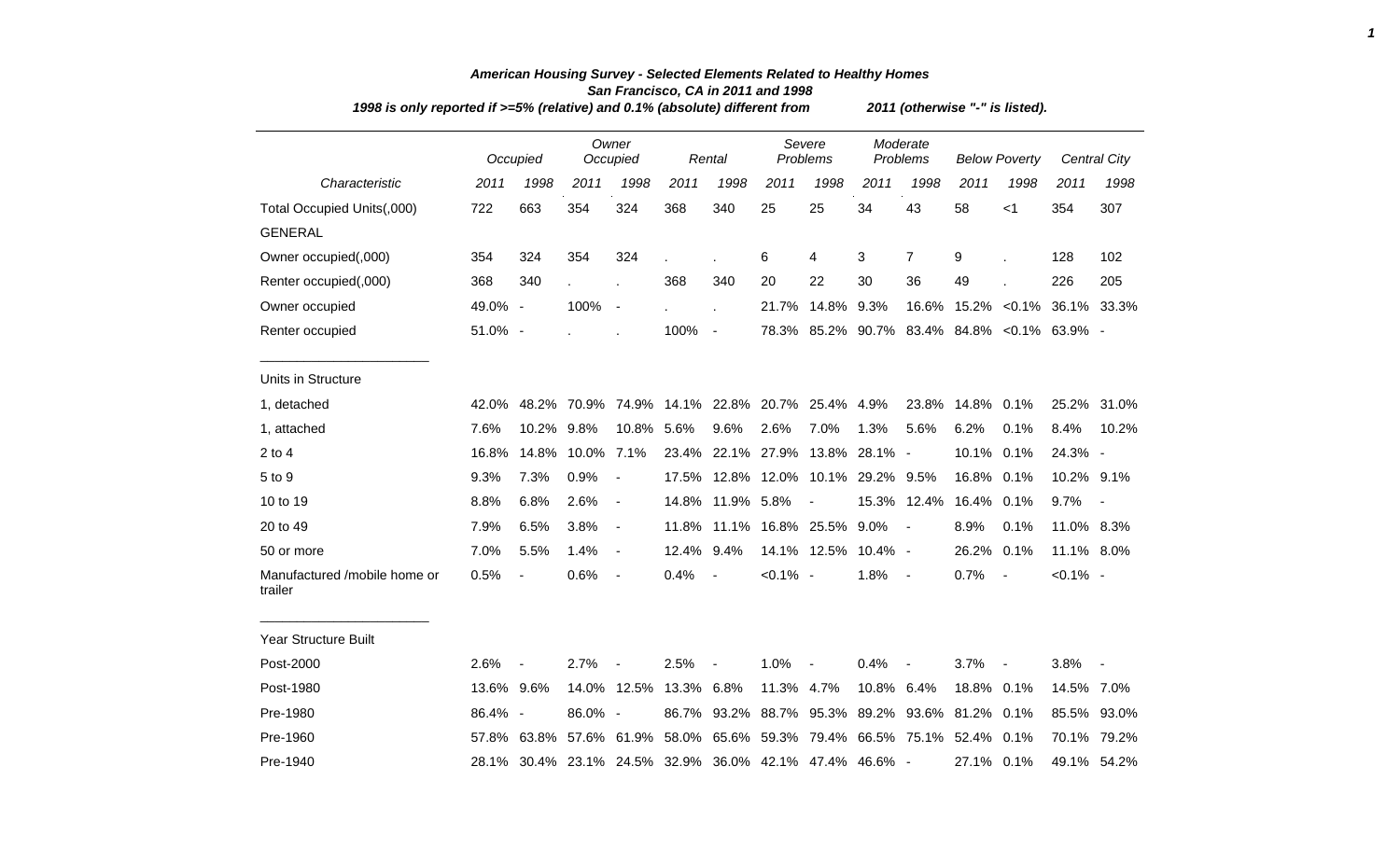|                                                        |         | Occupied                                                               |             | Owner<br>Occupied        |       | Rental                   |                                 | Severe<br><b>Problems</b> |                | Moderate<br>Problems         |             | <b>Below Poverty</b>     |             | Central City             |  |
|--------------------------------------------------------|---------|------------------------------------------------------------------------|-------------|--------------------------|-------|--------------------------|---------------------------------|---------------------------|----------------|------------------------------|-------------|--------------------------|-------------|--------------------------|--|
| Characteristic                                         | 2011    | 1998                                                                   | 2011        | 1998                     | 2011  | 1998                     | 2011                            | 1998                      | 2011           | 1998                         | 2011        | 1998                     | 2011        | 1998                     |  |
| Foundation (for 1-unit not<br>manufactured)            |         |                                                                        |             |                          |       |                          |                                 |                           |                |                              |             |                          |             |                          |  |
| 1-Unit not manufactured(,000)                          | 358     | 388                                                                    | 286         | 277                      | 72    | 110                      | 6                               | 8                         | $\overline{2}$ | 13                           | 12          | $<$ 1                    | 119         | 127                      |  |
| With a basement under all of<br>house                  | 13.9%   | 16.0%                                                                  | 13.6%       | 15.9%                    | 15.1% |                          | 16.3% < 0.1% 16.5% 22.2% 13.7%  |                           |                |                              | 13.8%       | 0.1%                     | 27.1% 36.0% |                          |  |
| With a basement under part of<br>house                 | 8.4%    | 9.0%                                                                   | 8.3%        | 9.6%                     | 8.9%  | 7.4%                     | 2.2%                            | $\overline{\phantom{a}}$  |                | 18.3% 10.8% 3.5%             |             | $\overline{\phantom{a}}$ | 10.9% -     |                          |  |
| With a crawl space                                     | 38.2% - |                                                                        | 41.1% -     |                          |       |                          | 27.0% 21.8% 67.0% 16.1% 21.6% - |                           |                |                              | 19.9% 0.1%  |                          | 7.1%        | 5.0%                     |  |
| On a concrete slab                                     | 36.6% - |                                                                        |             | 34.3% 28.2%              | 45.5% | 51.3%                    | 30.7%                           |                           | 59.2% 32.5%    | 48.9%                        | 59.8% 0.1%  |                          | 49.4%       | 44.0%                    |  |
| In some other way                                      | 2.9%    | $\sim$                                                                 | 2.7%        |                          | 3.6%  |                          | 0.1%                            | 6.1%                      | 5.4%           | 4.1%                         | 3.1%        | $\overline{\phantom{a}}$ | 5.5%        | 3.9%                     |  |
| multiunit)                                             |         |                                                                        |             |                          |       |                          |                                 |                           |                |                              |             |                          |             |                          |  |
| <b>External Building Conditions (non</b>               |         |                                                                        |             |                          |       |                          |                                 |                           |                |                              |             |                          |             |                          |  |
| Sagging roof                                           | 0.7%    | $\blacksquare$                                                         | 0.7%        | $\blacksquare$           | 0.8%  | 6.3%                     | $< 0.1\%$                       | 11.7% 9.0%                |                | 18.3%                        | $< 0.1\%$ - |                          | 0.4%        |                          |  |
| Missing roofing material                               | 1.0%    | 5.9%                                                                   | 1.1%        | 5.5%                     | 0.8%  | 7.1%                     | 3.7%                            | 14.3%                     | $< 0.1\%$      | 17.6% 2.9%                   |             | $\sim$                   | 0.5%        | 5.9%                     |  |
| Hole in roof                                           | 0.6%    | $\overline{\phantom{a}}$                                               | 0.5%        | $\overline{a}$           | 0.8%  | 5.9%                     | 1.9%                            | 7.2%                      | 8.6%           | 18.5%                        | $< 0.1\%$ - |                          | 0.3%        |                          |  |
| Missing bricks, siding, other<br>outside wall material | 0.5%    | $\overline{\phantom{a}}$                                               | 0.5%        | $\overline{\phantom{a}}$ | 0.6%  | $\overline{\phantom{a}}$ | <0.1%                           | 9.5%                      | 8.8%           | $\blacksquare$               | 0.9%        | $\sim$                   | 0.4%        | $\overline{\phantom{a}}$ |  |
| Sloping outside walls                                  | 0.7%    | $\overline{\phantom{a}}$                                               | 0.6%        | $\overline{\phantom{a}}$ | 1.1%  | $\overline{\phantom{a}}$ | $< 0.1\%$                       | 9.6%                      |                | 18.8% 17.0%                  | 1.8%        | $\sim$                   | 0.6%        | $\overline{\phantom{a}}$ |  |
| Boarded up windows                                     | 0.3%    | $\overline{\phantom{a}}$                                               | 0.3%        | $\overline{\phantom{a}}$ | 0.4%  |                          | 1.8%                            | 9.4%                      | $< 0.1\%$ 8.6% |                              | $< 0.1\%$ - |                          | 0.5%        |                          |  |
| Broken windows                                         | 2.1%    | $\overline{\phantom{a}}$                                               | 2.3%        | $\overline{\phantom{a}}$ | 1.2%  | 6.1%                     | 3.8%                            | 18.0%                     | 13.2% -        |                              | 15.7% 0.1%  |                          | 2.5%        | $\overline{\phantom{a}}$ |  |
| Bars on windows                                        | 9.8%    | $\sim$                                                                 | 9.3%        | $\overline{\phantom{a}}$ | 11.7% | 12.4%                    | 6.7%                            | 29.1% 4.0%                |                | 14.5%                        | 8.9%        | 0.1%                     | 22.9% 24.7% |                          |  |
| Foundation crumbling or has open 3.8%<br>crack or hole |         | $\overline{\phantom{a}}$                                               | 4.2%        | $\overline{a}$           | 1.9%  |                          | $< 0.1\%$ 9.8%                  |                           |                | 22.5% 17.9% 9.4%             |             | 0.1%                     | 3.9%        |                          |  |
| None of the above                                      |         | 81.3% 69.9%                                                            | 81.6% 72.9% |                          |       | 79.8% 62.2%              | 85.6%                           |                           |                | 50.8% 49.3% 53.0% 63.4% 0.1% |             |                          | 69.4%       | 56.7%                    |  |
| None of the above (excluding<br>bars)                  |         | 90.5% 76.4% 90.4% 79.4% 90.8% 68.7% 92.2% 63.7% 49.3% 58.7% 69.6% 0.1% |             |                          |       |                          |                                 |                           |                |                              |             |                          | 90.9% 71.6% |                          |  |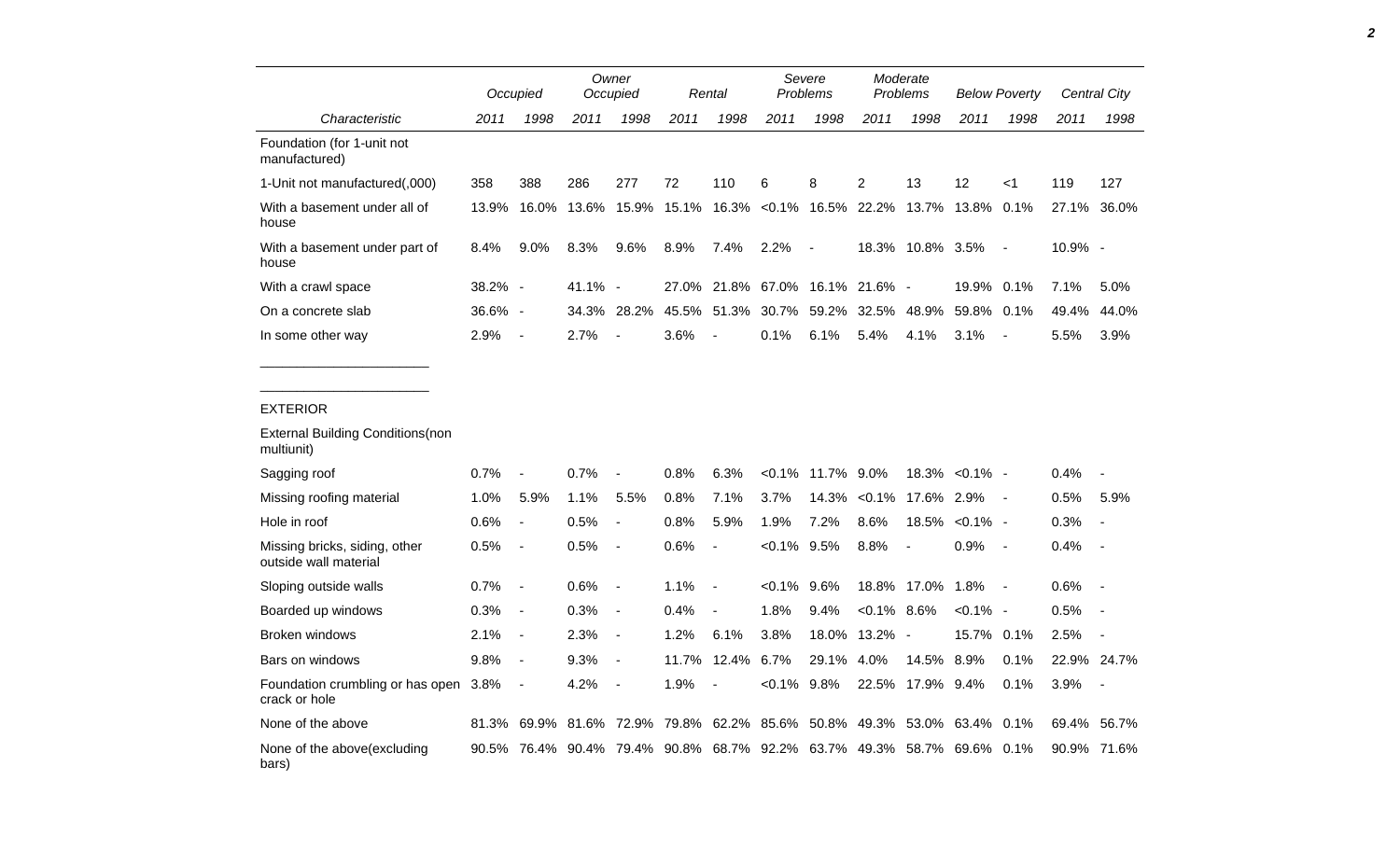|                                               |      | Occupied                 |      | Owner<br>Occupied        |           | Rental                   |           | Severe<br>Problems       |                        | Moderate<br>Problems |             | <b>Below Poverty</b>     |      | Central City             |
|-----------------------------------------------|------|--------------------------|------|--------------------------|-----------|--------------------------|-----------|--------------------------|------------------------|----------------------|-------------|--------------------------|------|--------------------------|
| Characteristic                                | 2011 | 1998                     | 2011 | 1998                     | 2011      | 1998                     | 2011      | 1998                     | 2011                   | 1998                 | 2011        | 1998                     | 2011 | 1998                     |
| Water Leakage During Last 12<br><b>Months</b> |      |                          |      |                          |           |                          |           |                          |                        |                      |             |                          |      |                          |
| With leakage from outside<br>structure        | 7.9% | 20.3% 6.6%               |      | 23.0% 9.2%               |           | 17.7%                    | 6.2%      |                          | 17.6% 20.7%            | 39.9% 6.9%           |             | 0.1%                     | 9.9% | 18.5%                    |
| Roof                                          | 3.5% | 11.8%                    | 3.5% | 14.0%                    | 3.4%      | 9.7%                     | 4.4%      | 12.4% 5.3%               |                        | 25.4%                | 3.8%        | $\blacksquare$           | 4.0% | 9.8%                     |
| <b>Basement leak</b>                          | 0.1% | $\blacksquare$           | 0.3% | $\overline{\phantom{a}}$ | $< 0.1\%$ | 0.7%                     | $< 0.1\%$ | 1.6%                     | 0.3%                   |                      | $< 0.1\%$ - |                          | 0.1% | $\overline{\phantom{a}}$ |
| Walls, closed windows, or doors<br>leak       | 3.0% | 8.3%                     | 1.4% | 8.1%                     | 4.4%      | 8.4%                     | 2.3%      | 9.4%                     | 9.6%                   | 23.0%                | 1.1%        | $\sim$                   | 4.4% | 8.8%                     |
| Other or Unknown exterior Leak                | 1.4% | $\sim$                   | 1.7% | $\blacksquare$           | 1.2%      | $\overline{\phantom{a}}$ | 0.4%      | $\overline{\phantom{a}}$ | 6.8%                   | 5.4%                 | 2.2%        | $\overline{\phantom{a}}$ | 1.8% | $\sim$ $-$               |
|                                               |      |                          |      |                          |           |                          |           |                          |                        |                      |             |                          |      |                          |
| <b>INTERIOR</b>                               |      |                          |      |                          |           |                          |           |                          |                        |                      |             |                          |      |                          |
| Damage                                        |      |                          |      |                          |           |                          |           |                          |                        |                      |             |                          |      |                          |
| Holes in floors                               | 0.9% | $\overline{\phantom{a}}$ | 0.7% | $\overline{\phantom{a}}$ | 1.1%      | $\overline{\phantom{a}}$ | 1.0%      | 8.3%                     | 3.3%                   | 7.8%                 | 1.8%        | $\overline{\phantom{a}}$ | 1.0% | $\overline{\phantom{a}}$ |
| Open cracks or holes                          | 4.2% | 7.7%                     | 2.3% | 5.4%                     | 6.0%      | 9.9%                     | 10.8%     |                          | 17.1% 19.9%            | 34.2%                | 3.5%        | $\overline{\phantom{a}}$ | 5.8% | 9.8%                     |
| Broken plaster or peeling paint               | 2.7% | 5.2%                     | 1.1% | $\overline{\phantom{a}}$ | 4.2%      | 7.2%                     | 4.3%      |                          | 11.5% 14.4% 25.8% 5.9% |                      |             | 0.1%                     | 3.3% | 7.4%                     |
| Water Leakage During Last 12<br><b>Months</b> |      |                          |      |                          |           |                          |           |                          |                        |                      |             |                          |      |                          |
| With leakage from inside structure 6.3%       |      | 11.2%                    | 5.0% | 8.8%                     | 7.5%      | 13.6%                    | 7.4%      | 15.4%                    | 13.9%                  | 29.9% 7.8%           |             | 0.1%                     | 6.2% | 11.0%                    |
| Fixtures backed up or overflowed              | 2.0% |                          | 1.4% | $\overline{a}$           | 2.6%      | $\overline{a}$           | 1.9%      | 7.4%                     | 3.9%                   | 13.8%                | 2.0%        |                          | 1.7% | $\overline{\phantom{a}}$ |
| Pipes leaked                                  | 2.0% | 5.2%                     | 2.1% | $\blacksquare$           | 2.0%      | 7.0%                     | 3.4%      | 9.3%                     | 6.8%                   | 15.2%                | 1.0%        | $\overline{\phantom{a}}$ | 2.3% | 5.5%                     |
| Broken water heater                           | 0.5% | $\blacksquare$           | 0.7% | $\blacksquare$           | 0.3%      | $\overline{\phantom{a}}$ | 0.9%      | $\blacksquare$           | 0.9%                   | $\blacksquare$       | 0.5%        | $\blacksquare$           | 0.3% | $\overline{\phantom{a}}$ |
| Other or Unknown                              | 1.9% | $\blacksquare$           | 0.9% | $\overline{\phantom{a}}$ | 2.8%      | $\overline{a}$           | 1.3%      |                          | 3.4%                   | 7.6%                 | 4.4%        |                          | 2.2% |                          |

Rodents

Signs of rats in last 3 mon. 1.9% - 2.8% - 1.1% - 1.0% 9.4% 2.3% 10.2% 1.3% - 2.0% -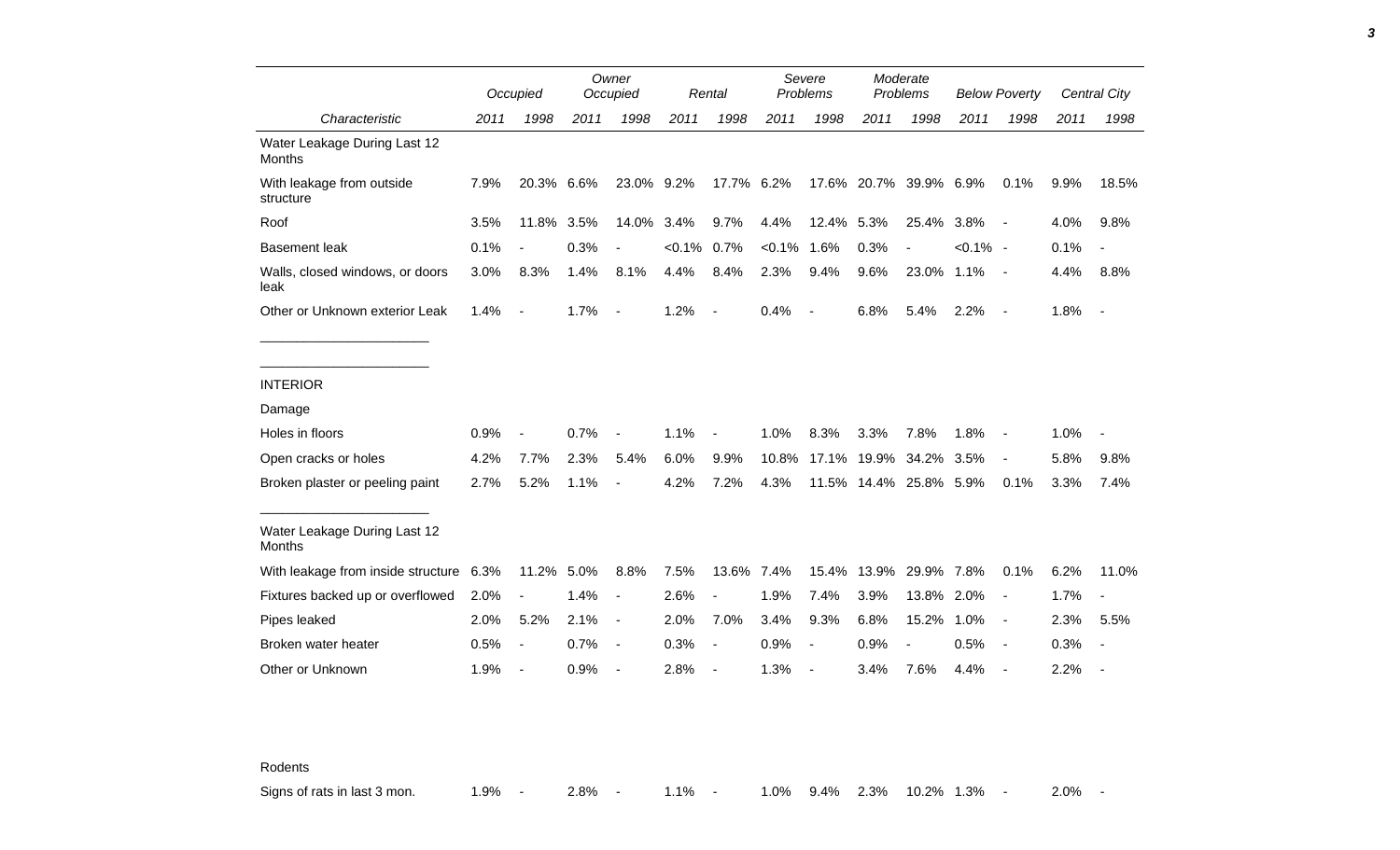|                                                           |             | Occupied                 |             | Owner<br>Occupied        |           | Rental         |                | Severe<br>Problems       |                | Moderate<br>Problems     |             | <b>Below Poverty</b>     |             | Central City   |
|-----------------------------------------------------------|-------------|--------------------------|-------------|--------------------------|-----------|----------------|----------------|--------------------------|----------------|--------------------------|-------------|--------------------------|-------------|----------------|
| Characteristic                                            | 2011        | 1998                     | 2011        | 1998                     | 2011      | 1998           | 2011           | 1998                     | 2011           | 1998                     | 2011        | 1998                     | 2011        | 1998           |
| Signs of mice in last 3 mon.                              | 5.9%        | 7.5%                     | 6.1%        | $\overline{\phantom{a}}$ | 5.6%      | 8.6%           | 7.4%           | 15.5%                    | 13.4% -        |                          | 8.2%        | 0.1%                     | 7.6%        | 9.1%           |
| Signs of rodents, not sure which<br>kind in last 3 mon.   | 0.5%        |                          | 0.7%        | $\overline{\phantom{a}}$ | 0.4%      |                | $< 0.1\%$      | 1.6%                     | 1.1%           | $\blacksquare$           | 0.6%        | $\overline{\phantom{a}}$ | 0.5%        | $\blacksquare$ |
| Electrical                                                |             |                          |             |                          |           |                |                |                          |                |                          |             |                          |             |                |
| No electrical wiring                                      | 0.1%        | $\blacksquare$           | 0.1%        |                          | 0.2%      |                | $< 0.1\%$ -    |                          | 0.3%           |                          | 0.4%        |                          | 0.3%        |                |
| <b>Exposed wiring</b>                                     | 1.0%        | $\blacksquare$           | 0.5%        | $\overline{\phantom{a}}$ | 1.5%      | $\blacksquare$ | 1.3%           | $\overline{\phantom{a}}$ | 6.7%           | 2.5%                     | 2.2%        | $\overline{\phantom{a}}$ | 1.4%        |                |
| Rooms without electric outlets                            | 0.6%        | $\blacksquare$           | 0.3%        |                          | 0.8%      |                | 1.9%           | 5.5%                     | 1.5%           |                          | 2.0%        | $\overline{\phantom{a}}$ | 0.9%        |                |
| Fuses/breakers blown in last 3<br>mon.                    | 7.0%        | 37.4%                    | 6.4%        | 46.3%                    | 7.6%      | 28.7%          | 5.6%           | 37.4%                    | 6.6%           | 41.3%                    | 6.1%        | 0.1%                     | 6.6%        | 33.4%          |
| Sanitation                                                |             |                          |             |                          |           |                |                |                          |                |                          |             |                          |             |                |
| Lacking complete kitchen facilities                       | 4.6%        | 5.6%                     | 0.5%        |                          | 8.6%      | 10.4%          | 24.5%          | 48.2%                    | 81.7%          | 58.7%                    | 9.9%        | 0.1%                     | 8.3%        | 9.9%           |
| Lacking some or all plumbing<br>facilities                | 2.3%        |                          | 0.9%        | $\overline{\phantom{a}}$ | 3.8%      |                | 67.0% -        |                          | $< 0.1\%$      | 0.4%                     | 6.0%        | 0.1%                     | 3.5%        | 5.9%           |
| Water not safe to drink                                   | 7.0%        | 16.1%                    | 4.8%        | 11.2%                    | 9.2%      | 20.8%          | 19.2%          | 30.5%                    | 24.6%          | $\sim$                   | 8.1%        | 0.1%                     | 5.5%        | 18.7%          |
| Water stoppage in last 3 mon.                             | 4.6%        | 6.5%                     | 3.0%        | 5.1%                     | 6.1%      | 7.8%           | 15.8%          | 5.8%                     | 13.2%          | $\overline{\phantom{a}}$ | 5.1%        | 0.1%                     | 5.2%        | 7.3%           |
| No flush toilets working some time 2.8%<br>in last 3 mon. |             | $\overline{\phantom{a}}$ | 1.0%        | $\blacksquare$           | 4.5%      | $\blacksquare$ | 2.2%           | $\blacksquare$           | 6.1%           | 9.0%                     | 3.4%        | $\overline{\phantom{a}}$ | 3.7%        | $\blacksquare$ |
| With sewage disposal<br>breakdowns in last 3 mon.         | 1.7%        | $\overline{\phantom{a}}$ | 1.2%        |                          | 2.1%      | $\overline{a}$ | 1.9%           | $\blacksquare$           | 1.2%           | 7.1%                     | 1.4%        | $\overline{\phantom{a}}$ | 1.5%        | $\sim$         |
| Septic tank, cesspool, chemical<br>toilet                 | 1.0%        | $\overline{\phantom{a}}$ | 1.3%        | $\overline{\phantom{a}}$ | 0.6%      | $\blacksquare$ | $< 0.1\%$ 4.1% |                          | 2.0%           | $\blacksquare$           | 1.5%        | $\sim$                   | 0.1%        | $\sim$ $-$     |
| With septic tank or cesspool<br>breakdowns in last 3 mon. | $< 0.1\%$ - |                          | $< 0.1\%$ - |                          | $< 0.1\%$ | 0.2%           | $< 0.1\%$ -    |                          | $< 0.1\%$ 0.8% |                          | $< 0.1\%$ - |                          | $< 0.1\%$ - |                |

## HEATING/FUEL

Main Heating Equipment

Warm-air furnace 65.7% 69.2% 79.2% - 52.7% 55.8% 40.2% - 42.5% 47.2% 43.5% 0.1% 56.1%

*4*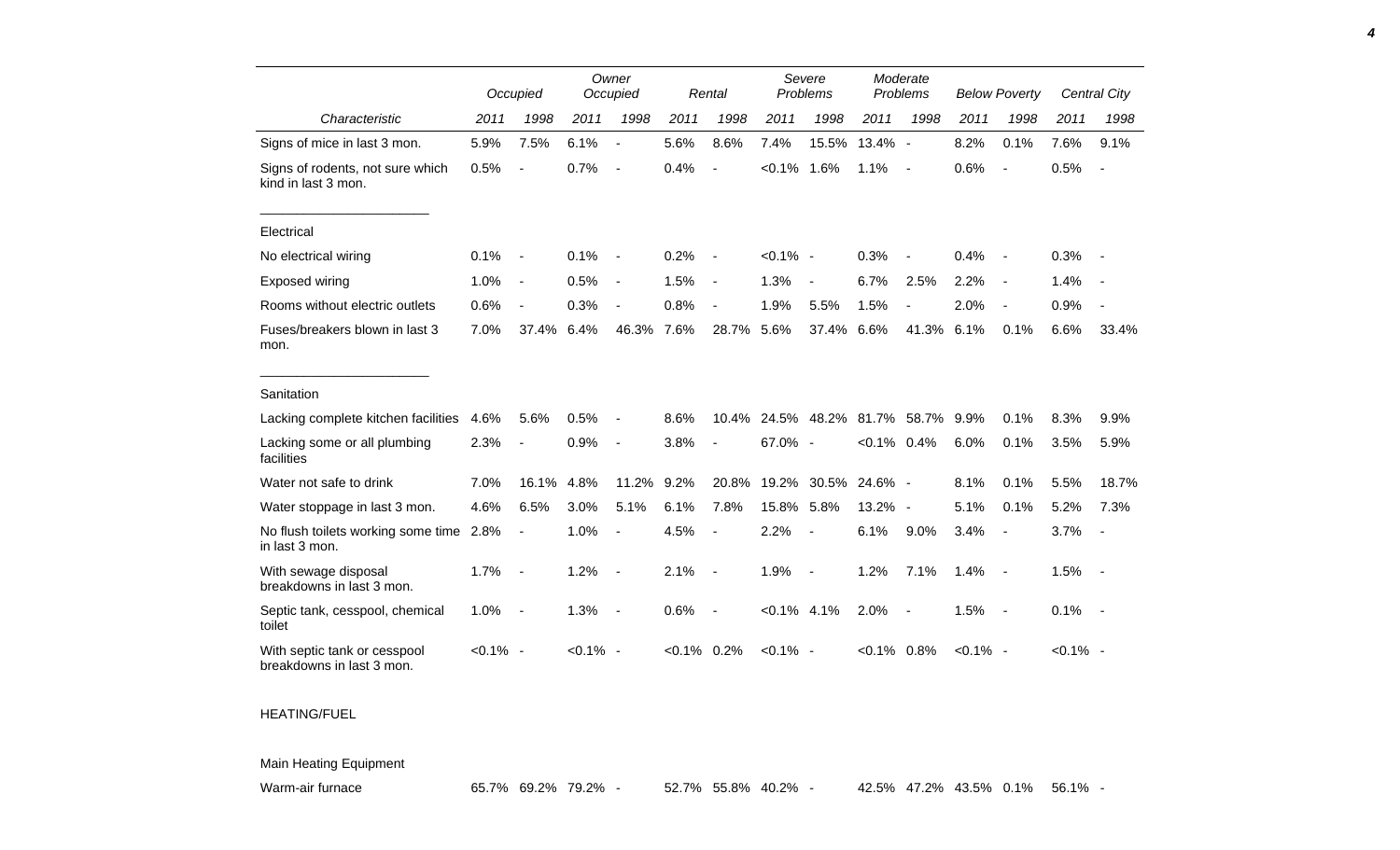|                                                         |             | Occupied                 |             | Owner<br>Occupied        |             | Rental                   |                                          | Severe<br>Problems |                | Moderate<br>Problems     |             | <b>Below Poverty</b>     |                | Central City             |
|---------------------------------------------------------|-------------|--------------------------|-------------|--------------------------|-------------|--------------------------|------------------------------------------|--------------------|----------------|--------------------------|-------------|--------------------------|----------------|--------------------------|
| Characteristic                                          | 2011        | 1998                     | 2011        | 1998                     | 2011        | 1998                     | 2011                                     | 1998               | 2011           | 1998                     | 2011        | 1998                     | 2011           | 1998                     |
| Steam or hot water system                               | 7.6%        | $\overline{a}$           | 4.0%        | $\overline{\phantom{a}}$ |             | 11.0% 12.4%              | 19.2% -                                  |                    | 6.7%           | 14.6%                    | 15.3% 0.1%  |                          |                | 11.4% 14.3%              |
| Electric heat pump                                      | 0.1%        | $\overline{\phantom{a}}$ | 0.2%        | $\blacksquare$           | 0.1%        | $\overline{\phantom{a}}$ | $< 0.1\%$ -                              |                    | $< 0.1\%$ -    |                          | $< 0.1\%$ - |                          | 0.1%           | $\overline{\phantom{a}}$ |
| Built-in electric units                                 | 8.9%        | 7.0%                     | 3.9%        | $\overline{\phantom{a}}$ |             |                          | 13.8% 10.4% 20.5% 18.6% 14.9%            |                    |                | 9.0%                     | 15.5% 0.1%  |                          | 11.8% 9.4%     |                          |
| Floor, wall, or other built-in hot air<br>without ducts | 11.8% 9.5%  |                          | 8.2%        | 6.3%                     | 15.2%       |                          | 12.6% 10.3% 12.6% 13.2% 12.2% 17.2% 0.1% |                    |                |                          |             |                          | 11.5% 8.8%     |                          |
| Room heaters with flue                                  | 2.0%        | $\sim$                   | 0.9%        | $\overline{\phantom{a}}$ | 3.1%        | $\blacksquare$           | 0.5%                                     | $\blacksquare$     | 9.4%           | 4.6%                     | 2.6%        | $\blacksquare$           | 3.9%           | $\overline{\phantom{a}}$ |
| Room heaters without flue                               | 0.1%        | $\sim$                   | $< 0.1\%$ - |                          | 0.2%        | $\overline{\phantom{a}}$ | $< 0.1\%$ 0.6%                           |                    | 2.9%           | $\blacksquare$           | 0.4%        | $\blacksquare$           | 0.2%           | $\overline{\phantom{a}}$ |
| Portable electric heaters                               | 2.0%        | $\blacksquare$           | 2.1%        | $\overline{\phantom{a}}$ | 1.8%        | $\overline{\phantom{a}}$ | 7.6%                                     | 3.5%               | 1.0%           | $\overline{\phantom{a}}$ | 4.0%        | $\blacksquare$           | 2.8%           | $\overline{a}$           |
| <b>Stoves</b>                                           | 0.2%        | $\blacksquare$           | 0.2%        | $\overline{\phantom{a}}$ | 0.2%        | $\overline{\phantom{a}}$ | 0.4%                                     | $\blacksquare$     | $< 0.1\%$ 1.6% |                          | 0.2%        | $\blacksquare$           | $< 0.1\%$ 0.2% |                          |
| Fireplace with inserts                                  | 0.3%        | $\blacksquare$           | 0.6%        | $\overline{\phantom{a}}$ | 0.1%        | $\blacksquare$           | $< 0.1\%$ -                              |                    | $< 0.1\%$ 0.4% |                          | $< 0.1\%$ - |                          | 0.6%           | $\sim$                   |
| Other                                                   | 0.6%        | $\sim$                   | 0.4%        | $\overline{\phantom{a}}$ | 0.7%        | $\overline{\phantom{a}}$ | 0.4%                                     | $\blacksquare$     | 0.8%           | $\overline{\phantom{a}}$ | 0.6%        | $\overline{\phantom{a}}$ | 0.4%           | $\sim$                   |
| No heating equipment                                    | 0.6%        | $\sim$                   | 0.2%        | $\overline{\phantom{a}}$ | 0.9%        | $\overline{\phantom{a}}$ | 0.8%                                     | $\blacksquare$     | 8.8%           | 3.3%                     | 0.7%        | $\overline{\phantom{a}}$ | 1.0%           | $\sim$                   |
| Cooking stove                                           | $< 0.1\%$ - |                          | $< 0.1\%$ - |                          | $< 0.1\%$ - |                          | $< 0.1\%$ -                              |                    | $< 0.1\%$ -    |                          | $< 0.1\%$ - |                          | $< 0.1\%$ -    |                          |
| <b>Water Heating Fuel</b>                               |             |                          |             |                          |             |                          |                                          |                    |                |                          |             |                          |                |                          |
| Electricity                                             |             | 14.7% 11.9% 4.7%         |             | 7.6%                     | 24.3%       |                          | 16.1% 24.5% 22.0% 23.4% 15.9% 30.8% 0.1% |                    |                |                          |             |                          | 17.0% 11.5%    |                          |
| Gas, LP/bottled gas                                     | 84.6% -     |                          | 95.2% -     |                          |             |                          | 74.4% 83.5% 75.0% -                      |                    |                | 76.6% 84.1%              | 68.8% 0.1%  |                          | 81.8% 88.2%    |                          |
| Fuel oil                                                | $< 0.1\%$ - |                          | $< 0.1\%$ - |                          | $< 0.1\%$ - |                          | $< 0.1\%$ 0.7%                           |                    | $< 0.1\%$ -    |                          | 0.2%        | $\blacksquare$           | $< 0.1\%$ -    |                          |
| Other                                                   | 0.7%        | $\sim$                   | 0.1%        | $\sim$                   | 1.2%        | $\overline{\phantom{a}}$ | 0.5%                                     |                    | $< 0.1\%$ -    |                          | 0.2%        | $\blacksquare$           | 1.2%           | $\sim$ $-$               |
| Clothes Dryer(,000)                                     | 430         | 372                      | 321         | 278                      | 109         | 93                       | 9                                        | 5                  | 6              | 15                       | 15          | < 1                      | 160            | 119                      |
| Have Clothes Dryer                                      |             | 59.6% 56.0%              | 90.6%       | 86.1%                    | 29.7%       |                          | 27.5% 33.8% 19.5% 18.1%                  |                    |                | 33.8%                    | 25.9%       | 0.1%                     | 45.2% 38.7%    |                          |
| Electricity                                             | 56.3% -     |                          | 52.2% -     |                          | 68.2%       |                          | 62.4% 67.7% -                            |                    |                | 59.6% 51.9%              | 68.0% 0.1%  |                          | 49.1% -        |                          |
| Gas, LP gas (liquid propane)                            | 43.4% -     |                          | 47.8% -     |                          | 30.5%       |                          | 36.4% 32.3% 30.3% 40.4%                  |                    |                | 45.6%                    | 32.0% 0.1%  |                          | 50.1% -        |                          |
| Other                                                   | 0.3%        | $\sim$                   | $< 0.1\%$ - |                          | 1.3%        | $\overline{\phantom{a}}$ | $< 0.1\%$ -                              |                    | $< 0.1\%$ 2.4% |                          | $< 0.1\%$ - |                          | 0.9%           | $\sim$                   |

Heating Problems

\_\_\_\_\_\_\_\_\_\_\_\_\_\_\_\_\_\_\_\_\_\_\_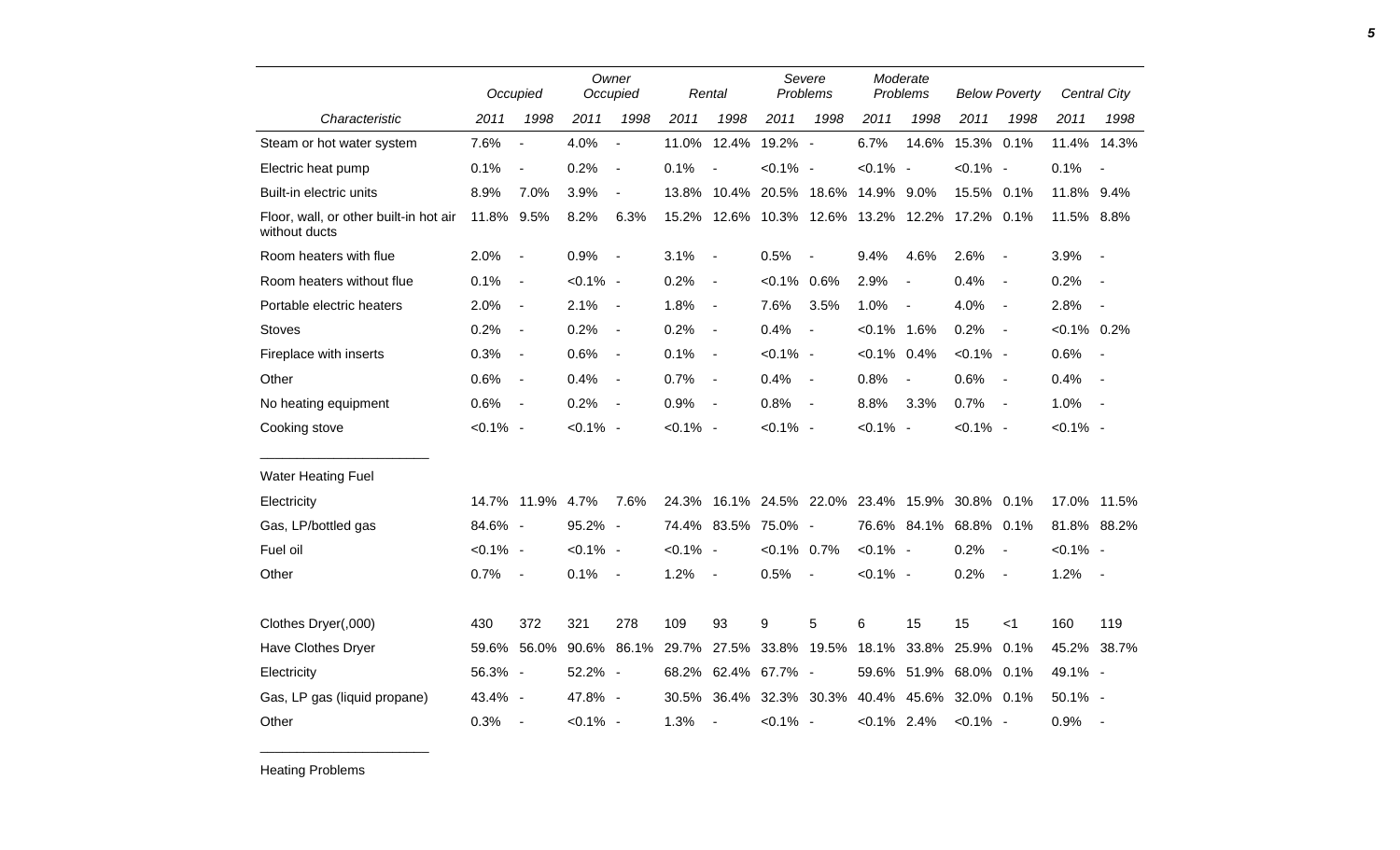|                                                        |                | Occupied                 |             | Owner<br>Occupied        |                | Rental                   |                | Severe<br>Problems       |                   | Moderate<br>Problems     |       | <b>Below Poverty</b>               |                | <b>Central City</b>      |
|--------------------------------------------------------|----------------|--------------------------|-------------|--------------------------|----------------|--------------------------|----------------|--------------------------|-------------------|--------------------------|-------|------------------------------------|----------------|--------------------------|
| Characteristic                                         | 2011           | 1998                     | 2011        | 1998                     | 2011           | 1998                     | 2011           | 1998                     | 2011              | 1998                     | 2011  | 1998                               | 2011           | 1998                     |
| Uncomfortably cold for 24 hours<br>or more last winter | 10.7%          | 14.2%                    | 8.6%        | 11.5%                    |                | 13.1% 17.1%              | 43.6% -        |                          | 32.3%             | 24.5%                    | 11.2% | 0.1%                               | 11.8%          | 13.4%                    |
| Heating equipment breakdowns                           | 2.4%           | $\blacksquare$           | 2.0%        | $\overline{\phantom{a}}$ | 2.7%           | $\overline{\phantom{a}}$ | 27.8%          | 31.1% 4.8%               |                   | 6.7%                     | 1.6%  | $\blacksquare$                     | 2.2%           | $\overline{\phantom{a}}$ |
| Other causes                                           | 7.0%           | 8.8%                     | 6.3%        | 7.8%                     | 7.8%           | 9.7%                     | 9.3%           |                          | 13.3% 21.1% 15.4% |                          | 7.0%  | 0.1%                               | 8.2%           | 7.7%                     |
| Utility interruption                                   | 0.4%           | $\overline{\phantom{a}}$ | 0.9%        | $\overline{\phantom{a}}$ | $< 0.1\%$ -    |                          | $< 0.1\%$      | 1.7%                     | $< 0.1\%$ 1.4%    |                          | 0.4%  | $\overline{\phantom{a}}$           | $< 0.1\%$ 0.3% |                          |
| Inadequate heating capacity                            | 2.2%           | $\blacksquare$           | 1.0%        | $\blacksquare$           | 3.4%           | $\overline{\phantom{a}}$ | 1.2%           | 7.9%                     | 6.2%              | 8.5%                     | 1.3%  | $\blacksquare$                     | 3.0%           | $\overline{\phantom{a}}$ |
| Inadequate insulation                                  | 1.8%           | $\blacksquare$           | 1.2%        | $\blacksquare$           | 2.4%           | $\sim$                   | 6.8%           | 7.2%                     | 2.8%              | 5.4%                     | 1.1%  | $\blacksquare$                     | 2.4%           | $\overline{\phantom{a}}$ |
| Cost of heating                                        | 1.5%           | $\overline{\phantom{a}}$ | 2.2%        | $\overline{a}$           | 0.8%           | $\blacksquare$           | 0.4%           | $\blacksquare$           | 2.6%              | $\overline{\phantom{a}}$ | 1.4%  | $\blacksquare$                     | 1.4%           |                          |
| Other                                                  | 2.0%           | $\overline{\phantom{a}}$ | 1.5%        | $\overline{\phantom{a}}$ | 2.5%           | $\overline{\phantom{a}}$ | 1.7%           | 5.1%                     | 11.5%             | 4.4%                     | 3.9%  | $\overline{\phantom{a}}$           | 2.6%           | $\overline{\phantom{a}}$ |
|                                                        |                |                          |             |                          |                |                          |                |                          |                   |                          |       |                                    |                |                          |
| SELECTED PHYSICAL<br><b>PROBLEMS</b>                   |                |                          |             |                          |                |                          |                |                          |                   |                          |       |                                    |                |                          |
| Severe Physical Problems(,000)                         | 25             | 25                       | 6           | 4                        | 20             | 22                       | 25             | 25                       |                   |                          | 4     |                                    | 18             | 20                       |
| Severe physical problems                               | 3.5%           | $\blacksquare$           | 1.5%        | $\blacksquare$           | 5.4%           | 6.4%                     | 100%           | $\overline{\phantom{a}}$ |                   |                          | 6.2%  | $< 0.1\%$                          | 5.0%           | 6.5%                     |
| Plumbing                                               | 2.3%           | $\overline{\phantom{a}}$ | 0.9%        | $\blacksquare$           | 3.8%           | $\blacksquare$           | 67.0% -        |                          |                   |                          | 6.0%  | $< 0.1\%$                          | 3.5%           | 5.3%                     |
| Heating                                                | 0.9%           | $\blacksquare$           | 0.7%        | $\blacksquare$           | 1.2%           | $\blacksquare$           | 26.5% -        |                          |                   |                          | 0.3%  | $< 0.1\%$ 1.1%                     |                | $\blacksquare$           |
| Electric                                               | 0.2%           | $\sim$                   | $< 0.1\%$ - |                          | 0.5%           | $\sim$                   | 6.6%           | 3.2%                     | $\overline{a}$    |                          | 0.2%  | $< 0.1\%$                          | 0.5%           | $\blacksquare$           |
| Hallways                                               | $< 0.1\%$ -    |                          | $< 0.1\%$ - |                          | $< 0.1\%$ -    |                          | $< 0.1\%$ 0.7% |                          | l.                |                          |       | $< 0.1\%$ $< 0.1\%$ $< 0.1\%$ -    |                |                          |
| Upkeep                                                 | $< 0.1\%$ -    |                          | $< 0.1\%$ - |                          | 0.1%           | $\blacksquare$           | 1.0%           | $\overline{\phantom{a}}$ |                   |                          |       | $< 0.1\%$ < 0.1% 0.1%              |                | $\blacksquare$           |
| Moderate Physical<br>Problems(,000)                    | 34             | 43                       | 3           | $\overline{7}$           | 30             | 36                       |                |                          | 34                | 43                       | 5     |                                    | 27             | 29                       |
| Moderate physical problems                             | 4.6%           | 6.5%                     | 0.9%        | $\overline{\phantom{a}}$ | 8.3%           | 10.5%.                   |                |                          | 100%              | $\blacksquare$           | 8.5%  | $< 0.1\%$ 7.7%                     |                | 9.4%                     |
| Plumbing                                               | 0.2%           | $\blacksquare$           | 0.1%        | $\blacksquare$           | 0.2%           |                          |                |                          | 3.3%              | $\blacksquare$           | 0.6%  | $< 0.1\%$                          | $0.2\%$        | $\overline{\phantom{a}}$ |
| Heating                                                | 0.1%           | $\blacksquare$           | $< 0.1\%$ - |                          | 0.2%           | $\overline{\phantom{a}}$ |                | ÷.                       | 2.9%              | $\overline{a}$           | 0.4%  | $< 0.1\%$                          | 0.2%           | $\overline{\phantom{a}}$ |
| Upkeep                                                 | 3.8%           | $\blacksquare$           | 0.5%        | $\overline{\phantom{a}}$ | 7.0%           | $\overline{\phantom{a}}$ |                |                          | 81.7%             | 58.7%                    | 6.4%  | $< 0.1\%$                          | 6.7%           | 6.1%                     |
| Hallways                                               | $< 0.1\%$ 0.2% |                          | $< 0.1\%$ - |                          | $< 0.1\%$ 0.4% |                          |                |                          | $< 0.1\%$ 3.5%    |                          |       | $< 0.1\%$ $< 0.1\%$ $< 0.1\%$ 0.4% |                |                          |
| Kitchen                                                | 0.8%           | $\overline{\phantom{a}}$ | 0.3%        |                          | 1.4%           | $\sim$                   |                |                          |                   | 18.1% 35.8% 1.4%         |       | $< 0.1\%$ 1.2%                     |                | $\overline{\phantom{a}}$ |